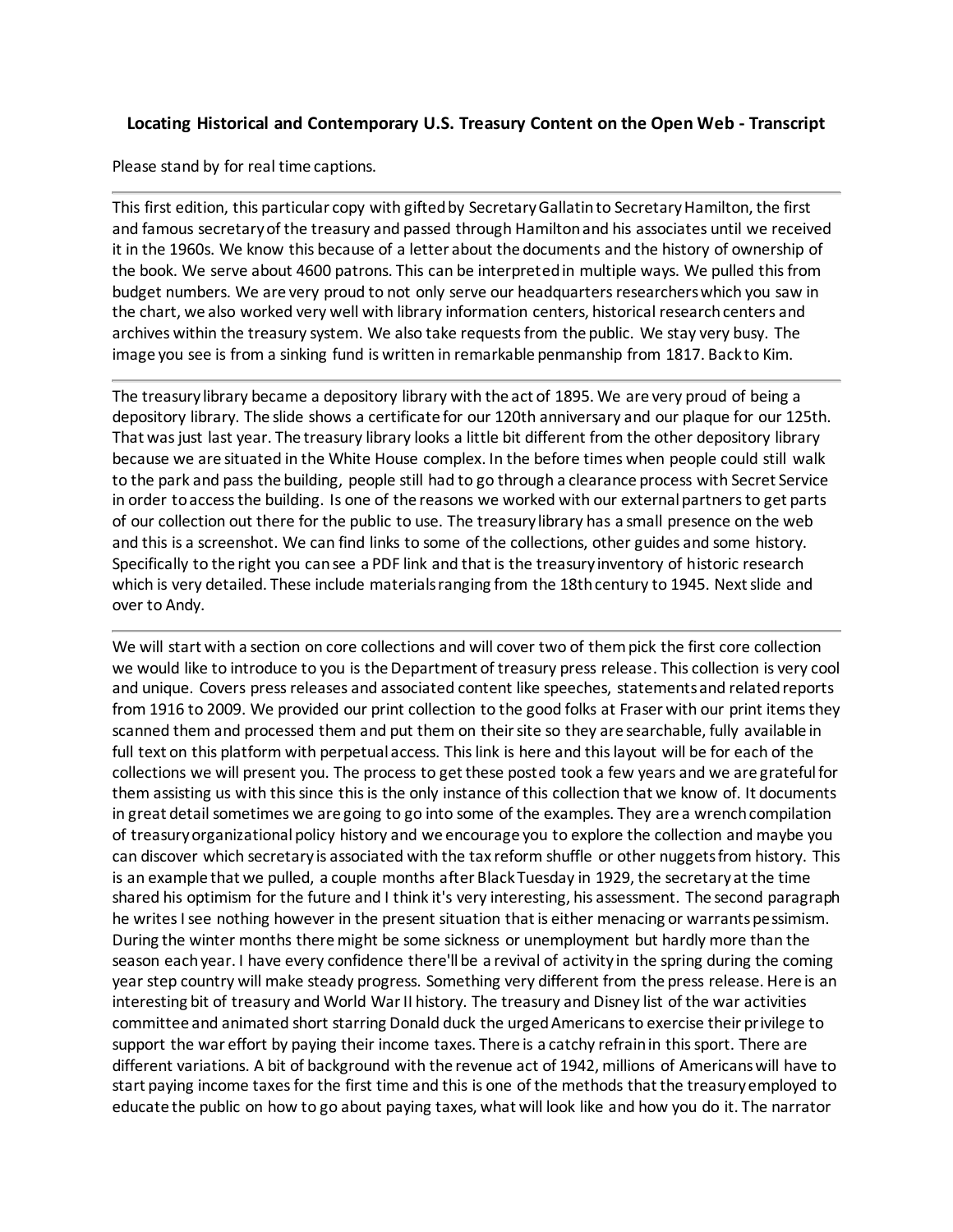explained how he is head of household and he made like \$3000 in the 40s. It's called new spirit and it is in the public domain and is available in the archives. This is another one, the annual report of the secretary of the treasury on the state of the finances. Like the press releases, it's a made available on the amazing sight. It was compiled by treasury and delivered every year. It details all of the financial goings-on in the government. They're not actually from the treasury collection but it is a complete collection that mirrors what is on our self. This ceased publication in 1980. This is a really great resource, you can find all kinds of information in there including administrative functions, policy decisions and the annual reports, next slide.

We're going to look at a couple examples from the annual report of the Secretary, something that might be unexpected to you. The first example is in support of the argument that in the course of U.S. history it served as an administrative agency for the government. The early states have done, it is a robust source for information on the nations history. One example is the Marine Hospital service. According to an annual report from the Civil War era in 1869 the Marine Hospital service had problems. The quote we extracted here so that. The Marine Hospital service of the country is upon the whole and in an unsatisfactory condition, I respectfully recommend that they be transferred to the treasury. It was recommended that the hospital service moved to treasury. The image shows accounting for fiscal 1869 you can see abandoned properties, furniture and various things. To continue to something that relates to the hospital service and that's the public health service. Public health service is part of HHS, Health and Human Services but had started in the treasury. A public health service report included in the annual report. Here we see two examples from the public health service annual report detailing disease in the U.S. At the top is the documentation of annual deaths per 1000 persons from clinical diseases over a 30 year period in the bottom section it reports the death rate of infants defined as younger than age 1 per 1000 for a 15 year period. And also includes another that we must share, is regarding the plagues. There is no plague reported in the U.S. or its position but like infected squirrels were found in California where they have constituted a minutes for many years. Something we did not expect to find but these reports contain so much information and narratives and this is an example. We had to highlight it. We are going to shift gears and go to a new collection.

I think one of the greatest things I learned was about the squirrels in California. These are the treasury reporting rates of exchange and they are available on guv info thanks to a collaboration several years ago done with GPO to get them digitized. U.S. code gives sole authority to the Secretary of the treasury to establish exchange rates for all currencies, credit reported by government agencies. They are issued quarterly and sometimes there are amendments. The assumption of the official exchange rate so all government reports are consistent. These are one of the more frequent public requests, especially during tax season. So has foreign assets in foreign countries they will use these in order to finish their taxes. The scope of the collection on guv info runs from 1963 to 2005. You can find this link in the appendix at the end of the slide deck. The reporting rates of exchange are a great place to go to do research on economic history, especially if you're looking into a recession or currency crisis. Here are the rates for the Mexican peso over a couple years. Mexico experienced a currency crisis in the Mexican central bank devalued the peso in December 1994. You can see the effect in this example. The buying power is about half. Like other currency crises, Mexican peso crisis was multifaceted and included many things for reasons like political intrigue, regional unrest, trade deficits. Can come to the reporting rates of exchange to help with taxes but it's also a great place for primary source data to help expand or clarify any aspects of economic history. Next slide and over to Andy.

Erie have a long title also on govinfo. Treasury command statements of receipts, expenditures, and balances of the U.S. government. Two sites and three series so far. FRASER and govinfo. This particular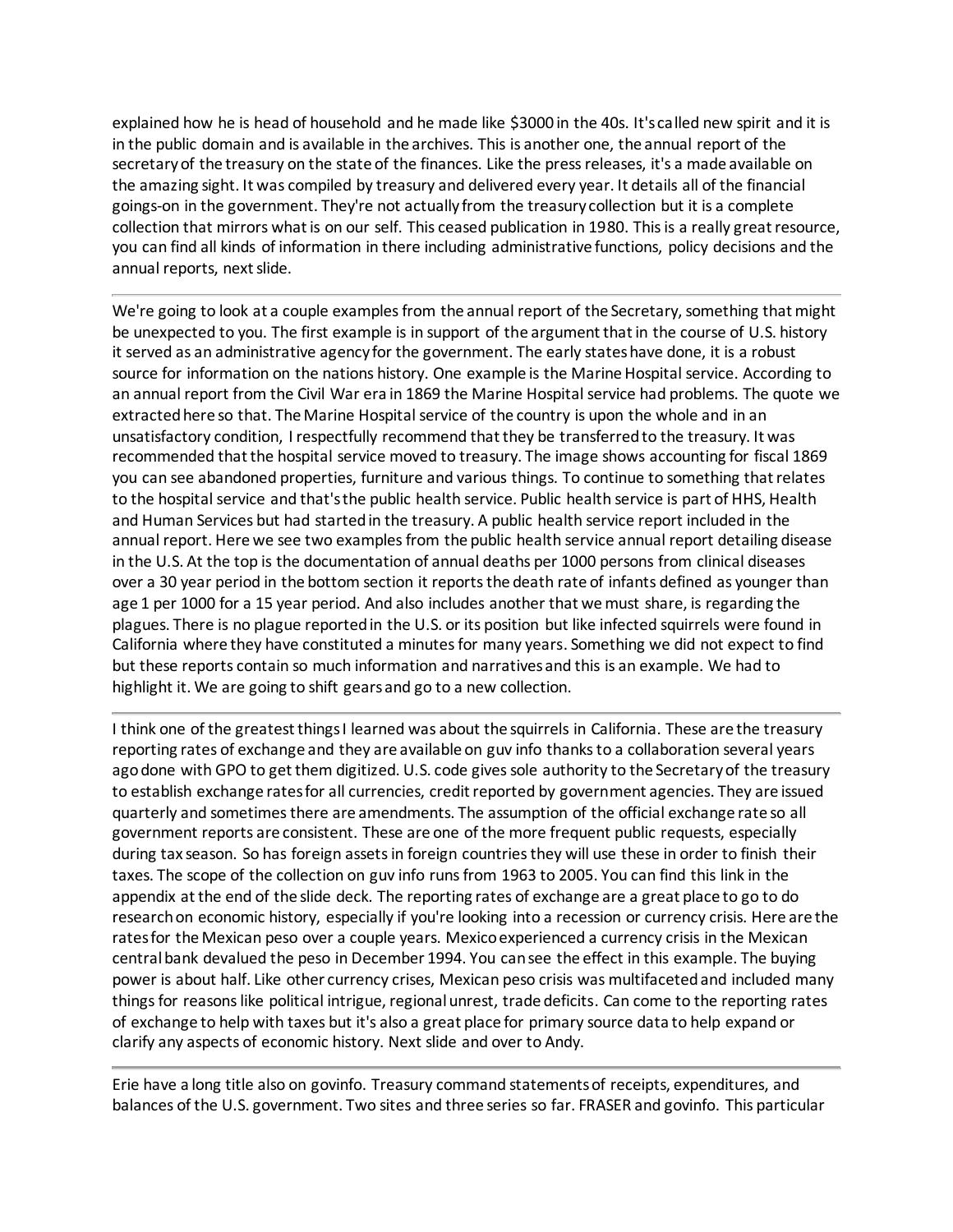series is published today, the combined statement as a known by the Bureau of the fiscal service. That was formed a few years back but combining to treasury bureaus, the financial management service and the Bureau of public debt and in this particular publication the combined statement is recognized that the official publication of receipt, all of the federal government reports contained similar data must be in agreement with the combined statement. It is the authority. Historical holdings were digitized from the Triborough ledger. Thanks to leadership connections between GPO and our parent organization privacy transparency and records of the treasury. The treasury library series contains many data points. Receipts and revenues including those from customs and internal revenue, expenditures include salaries of federal purchases and that is a wide range of things and balances of those excess revenues. Will continue on with an example. The combined statement is very data rich but it doesn't good narratives as well. In the century document the formation of the war refugee Board, it was formed by Executive Order in 1944 by FDR and it is a predecessor to the treasury unit office of foreign assets control. The board was charged with rescuing, transporting and maintaining and relieving the victims of enemy oppression from World War II. Is quite a story. Quite a program and if you want to learn more about the war refugee Board, I highly recommend a visit to the United states Holocaust Memorial exam website.

The recession in the early 80s was one of the worst economic downturns of the time, since the depression. Prior to the recession, unemployment rates were quite high so policymakers try to decreases unemployment rate by increasing inflation, this is known as a Phillips curve and I think it's a lot more complicated that I made a sound that inflation continued to rise and implement policies to combat the situation and by October 1982 inflation iPhone 25%. This example shows the total assets in September 1981 and 1982 which is right before the official end of the recession. There is a fairly dramatic difference between the years. Next slide. This is another example from the 80s. This is the final year of the U.S. metric board which was a thing that actually existed and it had many different numbers Republican private. It was tested implement in the metric system in the U.S., they were obviously not entirely successful there disbanded in 1982. We are course use the metric system everyday. Or currency is actually metric if you bought some wine for the library week it was actually weighed using the metric system and it has been since the 1980s so you will use the combined statements to use policies by how much money is going to start programs at certain times. And limiting the metric system was one of those priorities.

We have visited a few collections on a few different sites, FRASER, govinfo and now we will move to treasury direct. This is from the Bureau of fiscal service, they seriously want to take a look at first is a statement of public depth. It was available on the direct site and it's been available for some time. There a collaboration that took digitized claims for collection and posting them to the treasury direct site. Now the Bureau of fiscal service direct site has monthly statements of public debt from 1869 to present with almost every month covered. There are a couple missing. Almost full coverage from 1869 to present. This series provides details on the outstanding debts and statutory debt limit. This is high-level information. Here is an example from the Nixon era. This is from 1975 and this is the lowest amount of debt in the U.S. in the post-World War II era. Image shows the instruments and accounts that were reported by the monthly statement of public debt in 1975. This series is available in PDF and we know that's not optimal. There are some theories that we will talk about today that are in the easier-to-use formats but unfortunately this is in PDF. It is available there. we're going to treasury.gov.

So far we've covered historical collections that are hosted on two platforms and now we will move into resources that are currently published on treasury.gov by different treasury policy offices. This is the specially designated nationals and blocked persons list and it is put out by the office of foreign assets control which falls under the office of terrorism and financial intelligence. It targets foreign countries,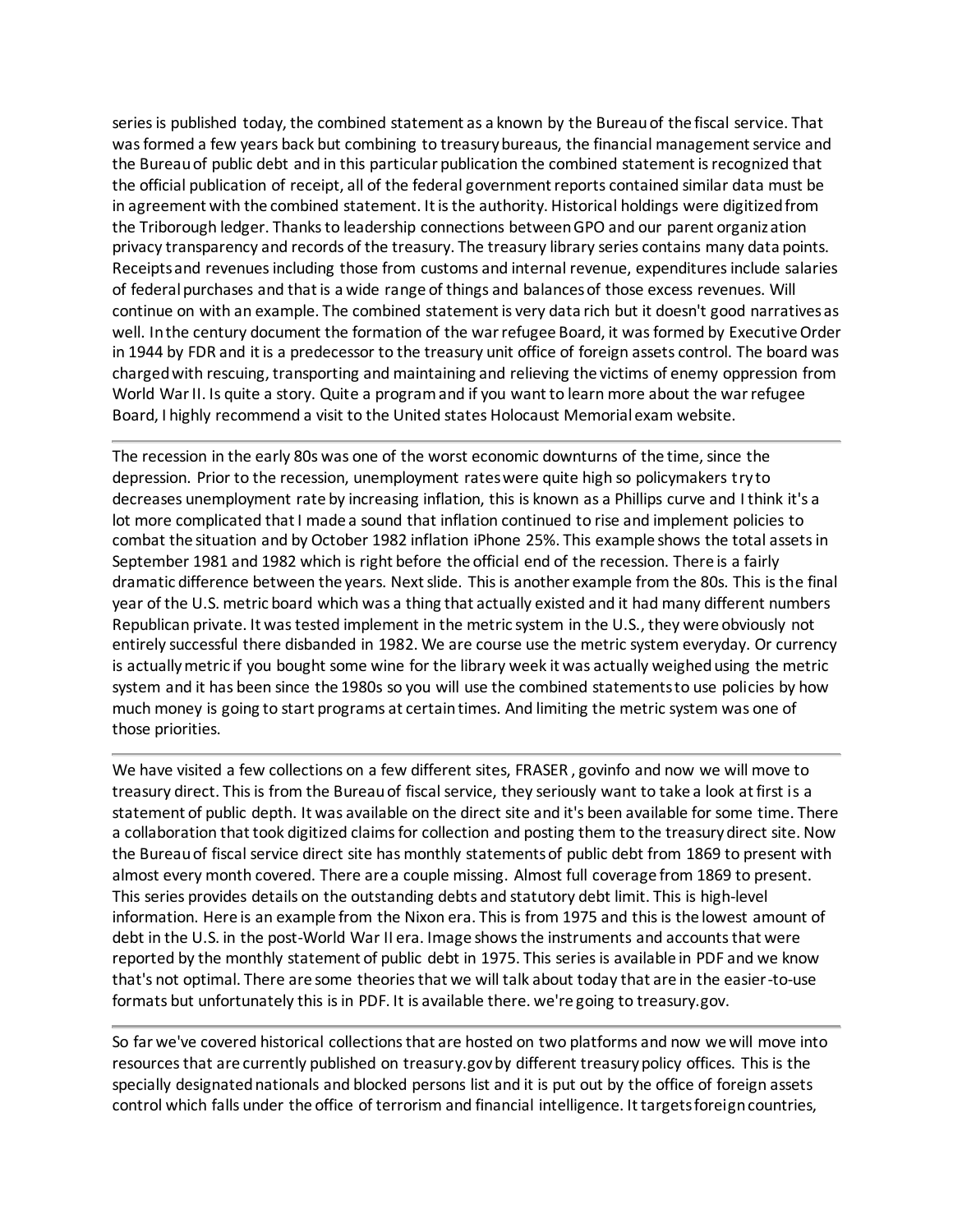regimes, terrorists and other people, companies are bad actors who are deemed a threat or pose a threat to national security. Is a list of individuals and companies owned , controlled by or acting on behalf of these targeted countries, their assets are blocked or frozen we are generally prohibited from interacting or having dealings with them. Next slide. Here you can see this information on the entity including any aliases and how they are ranked. A strong alias means the name is fairly weak and the majority of the results will be for whichever bad guys you are looking for. You can also find info on any sanctions or prohibited transactions. Treasury and impose sanctions on these guys in May 2019 under the magnetic act for allegations of human rights abuses. Is named after the Russian whistleblower who died in 2009. You can see it referenced in that top right corner.

The daily treasury yield curve rates will be our next stop. The daily treasury yield curve is available in text and XML on treasury.gov. The series runs from 1990 to present is commonly referred to as constant maturity rates or CMT's. Calculus the yield on a security to time to maturity. On closing markets on actively traded securities in the over-the-counter market. Is quite technical. On April 1 of 2021, rates are reported for the following series, one month to month, three months, six months, one year up to 30 years. The significance of this rate is it shows the relationship between the maturities of fixed income securities like bonds and also is used to drive interest rates and as a predictor of economic health in the U.S. If we take a look at an example, the daily treasury yield from February that will see the financial market conditions in conjunction with low interest levels may result in negative yields and you can see that here. The further excavation of the negative yield the yield curve is available on the daily treasury yield curve site.

This is another continuously updated source of financial information. Is a treasury international capital system. It collects data on investment flows and positions between U.S. and foreign residence. It's released monthly and quarterly and it shows the flow of money in and out of the U.S. from purchases. Is maintained and published by the international pears office who knew everything about it and are very approachable. Next slide please. This is an example of what the data can look like. You can find a lot of data in this portal. You can see major foreign holders of U.S. Treasury security and estimates of how much U.S. investors hold. You'll find surveys U.S. holdings. It will conquer the U.S. external deposition and a feature of all the data is that it's available for download [ Indiscernible ] form so it's easier than some of the other stuff to download and manipulate.

Heavy economic stuff. We will shift gears as we approach the end of our presentation today. We are shifting to print books that bring together two threads in today's presentation. First the Department of treasury's role in the organizational history of the united states overtime and the rich history of the Department of the treasury itself. On the left is the cover from birthplace of bureaus. This book provides an account of the entities started in or affiliated with treasury the inception in 1789 to the publication in 2013. Like the Coast Guard and Secret Service are now in the department of homeland security, they all have their roots in treasury. More recent examples include the Frank act authorization of the consumer protection Bureau and office of financial research were both organized in treasury. The C.A.R.E.S. Act and subsequent legislation related to the COVID pandemic resulted in more new organizational units including the special Inspector General for pandemic recovery and also the temporary C.A.R.E.S. Act. A rich volume that go through a lot of things we've highlighted in terms of the organizational history today. If you look at the right of the screen, it will tell it tells of the treasury headquarters itself. It's known as Maine treasury. Alexander Hamilton never worked in this building. The building goes back to the Civil War era with things added over time. Location and proximity mattered and have concluded to the building's history there are really good stories. President Johnson temporarily relocated White House offices on the third floor as a courtesy to offer Mrs. Renken Mrs. Lincoln room to grieve after the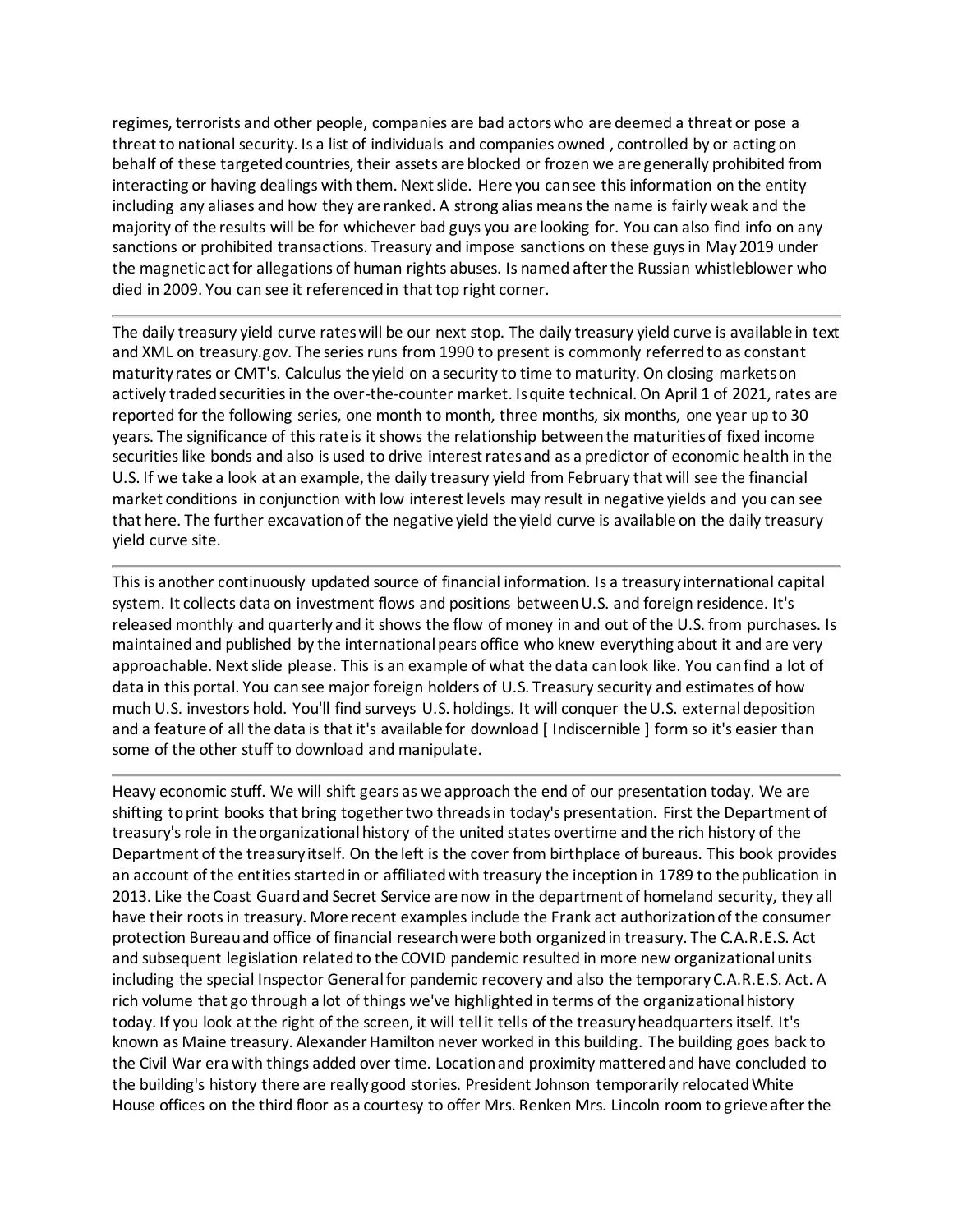assassination of President we can.. The cash room was later made into a bank operating until the 1970s. It now host press conferences, meetings and other special events. Now to the appendix and a recap.

Was shown you several treasury resources that are available in different platforms and some resources that are currently published by treasuries that are available on treasury.gov. You'll be able to find all of the links to things we referenced in the appendix slides. Now over to Andy to close us out.

We made it in record time. We practiced a few times and I think this is our speediest. As we close the presentation we want to acknowledge the security, produced and made accessible the series mentioned today. We also want to think GPO for inviting and hosting us for national Library week. We also appreciate your attendance live or viewing this later we hope you learned something or we have piqued your curiosity. We staff the reference desk during business hours and let us know if you or your researchers have questions. Email is preferred. We are happy to take your questions or comments now. Back to Kathy.

Thank you. I think a question just went by. Let me go back. Is a specific link to where the sanctions list is available?

Yes. It is here in the appendix and also on the SDN slide, there is a human readable and machine readable link.

In the center of the page. And it's at the top of the appendix page.

The slide deck will be included with the link to the recording and should go out in a day or two. A reminder to fill out our survey for today's webinar. Okay. When should you start with treasury resources instead of Federal Reserve resources?

It depends on where you are going. FRASER exists for economic history and they have so much amazing stuff and I always think it's a great place to start. A lot of our stuff is in there as well. I think it's a good centralized part to. If you need anything else you can email us.

If you are starting the repository is the best bet especially if it's historical research. Many treasury collections are decentralized. If you have a very specific question about a specific series, the repository for the yield curve will be extremely useful and highly relevant but if you are doing broader search, FRASER or govinfo are probably more effective for initial searching. Good question.

What kind of inquiries do you get from the public?

Great. This is fun. We enjoy questions from the public. Are most frequently asked question is about the exchange rates we mentioned. The current rates are available on the website but the historical content is not readily available. We have people who have been volunteers or bought a house in calendar Canada or in Europe and all sorts of questions about rates of exchange and tax information. The roots of exchange are considered authoritative for government purposes and the cut section. We also have a large number of questions about the Zimbabwe currency related to the folks that are purchased at. That is another big one. We do have academics that ask about the exchange rates as well and we've had academics that have worked with the Library of Congress who will come and work through our print collection and things that are not digitized related to the research topics. We have academics that come in as well. Those are usually very specialized topics. Our library situation is such that we don't really have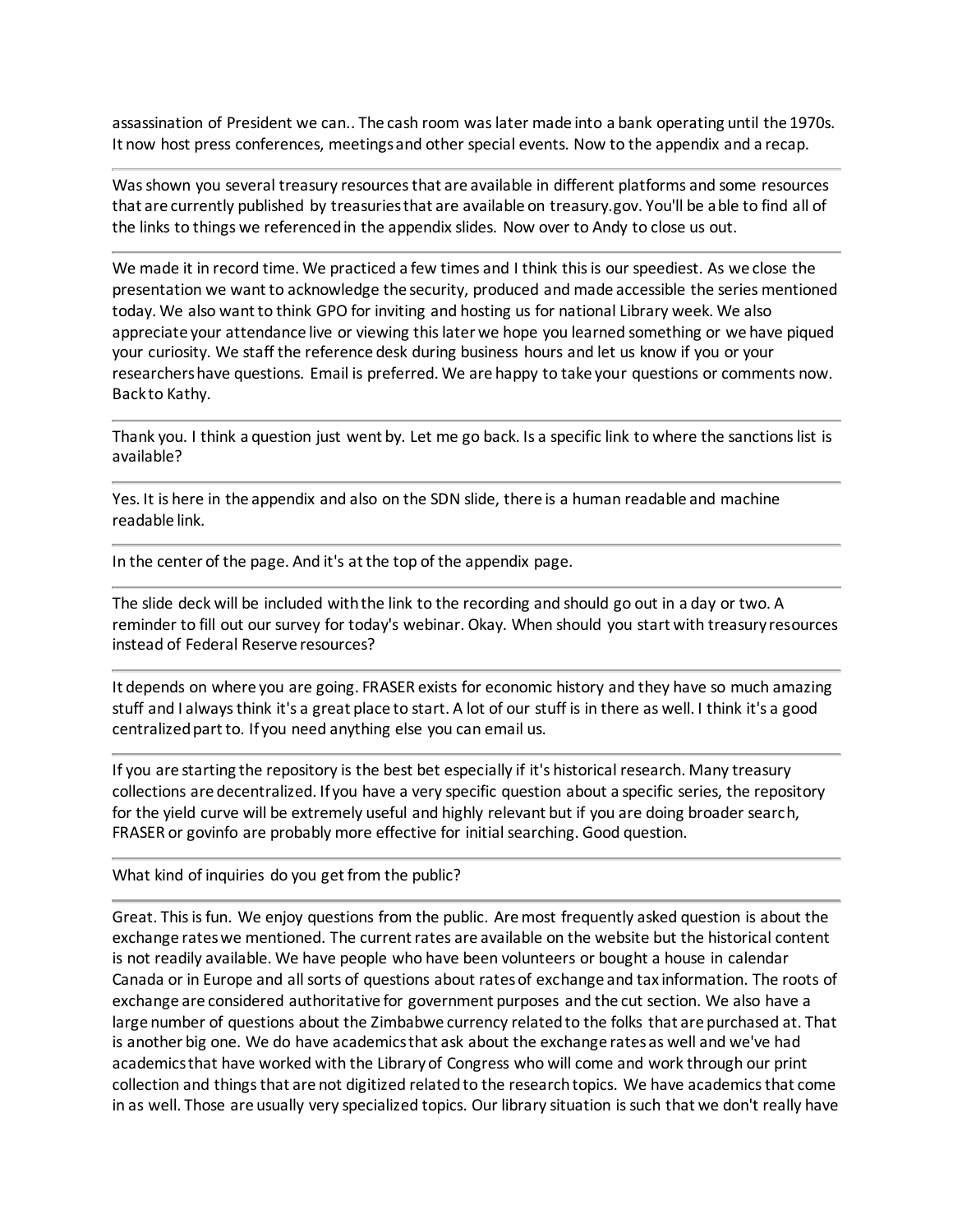room in the traditional sense because we are a staff of two and we are in the White House complex so there are a lot of obstacles. Try to accommodate people as much as possible. The digitization efforts to make content available, we really have been able to make content much more readily available without those visits. I went on Kim, do you have anything to add?

I think you got everything. Thanks for pointing out the in Zimbabwe question, it comes in waves. People have \$1 trillion in Zimbabwe bills and they think they can exchange it and be trillion Aris. It's a unique time. We also get a lot of questions from law firms that need historic treasury decisions that go back but Andy hit most of them.

Okay. What is a typical workday like for you? How much do you spend on research and etc.? This is from Laura.

I think our days can vary. It's just us so we do everything . One of us is usually primary on the reference desk and they will switch that up but Willie's help each other out. Do everything from research, digitization projects, cataloging, book processing and I think we average about 100 to 150 interactions per week.

It's a busy shop and we do everything. We even dabble in procurement including things with like Fed link. Our organization does have a. German team that does things for headquarters. We also have a program that has been so impactful and a value for our researchers. The cure alerts on geopolitical topics and policy topics so pandemics and economics related to pandemics that focus on the climate emerged recently. We started a climate alert. We also do things like financial technology, currency, payment systems, then international affairs books. Is a B regions or specific countries. Those are really interesting and they serve multiple needs. There would be questions that would come up that would be similar although we don't identify the researchers to each other or should. That's been anticipatory. It also allows us to highlight resources in our collection or the resources we procure. Our organization is sometimes very fluid and this is a way for them to get set up and caught up on the talk up topic and it's up with our training programs. Sometimes you do onboarding's related to new projects. I think probably one of the most meaningful things we do, I told take away for us with the alerts program is not only do we have that body of resources available to us but we are constantly learning and able to assist people in locating things and it's a time save and huge help to them. Great question.

[ Indiscernible ]

And he is currently buying books for us. Is a very exciting time.

Do you collaborate with librarians from foreign departments such as the British treasury library?

No, we are open to working with folks, I think the closest thing we do is work with the Library of Congress sometimes they were very specific questions related to language source. We work with the law library of Congress and their wonderful team on some questions but nothing directly related to libraries and other finance administration's.

Was still have a few minutes, does anyone else have any other questions?

If you don't right now, you know where to find us, let us know how we can help.